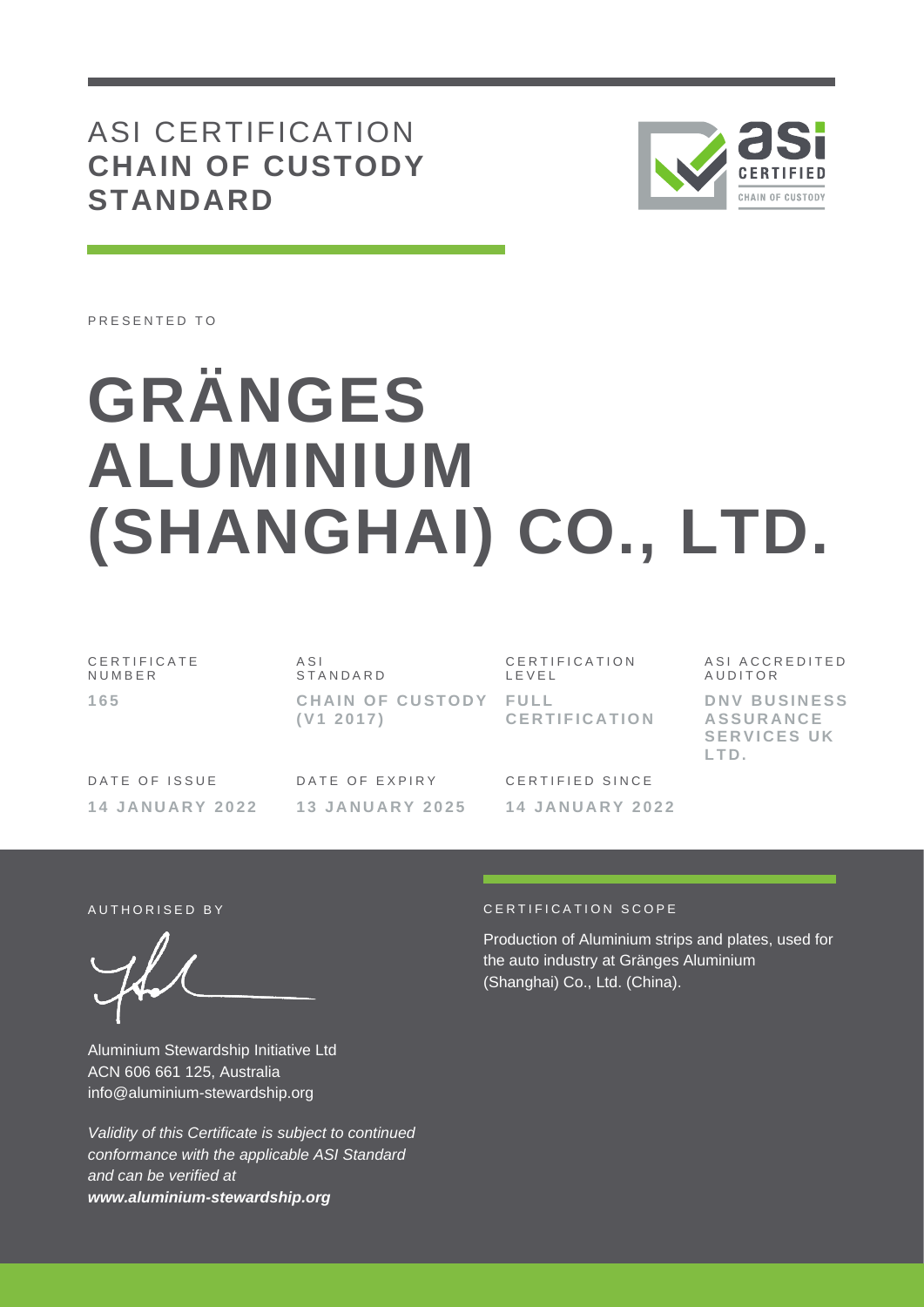## SUMMARY AUDIT REPORT **CHAIN OF CUSTODY STANDARD**

## **OVERVIEW**

| MEMBER NAME                       | Gränges                                                                                                                                                                                  |
|-----------------------------------|------------------------------------------------------------------------------------------------------------------------------------------------------------------------------------------|
| ENTITY NAME                       | Gränges Aluminium (Shanghai) Co., Ltd.                                                                                                                                                   |
| CERTIFICATION<br>SCOPE            | Production of Aluminium strips and plates, used for the auto industry at<br>Gränges Aluminium (Shanghai) Co., Ltd. (China).                                                              |
| SUPPLY CHAIN<br>ACTIVITIES        | Casthouses<br>۰<br>Post-Casthouse                                                                                                                                                        |
| ASI STANDARD                      | Chain of Custody Standard V1                                                                                                                                                             |
| AUDIT TYPE                        | <b>Initial Certification Audit</b>                                                                                                                                                       |
| AUDIT FIRM                        | DNV Business Assurance Services UK Ltd.                                                                                                                                                  |
| AUDIT DATE                        | $\bullet$ 2 – 4 November 2021                                                                                                                                                            |
| AUDIT REPORT<br>SUBMISSION        | 6 November 2021                                                                                                                                                                          |
| AUDIT SCOPE                       | The audit scope covered the production of Aluminium strips and plates, used<br>for the auto industry at Gränges Aluminium (Shanghai) Co., Ltd. (China).                                  |
|                                   | Supply chain activities included in the audit scope:                                                                                                                                     |
|                                   | Casthouses                                                                                                                                                                               |
|                                   | Post-Casthouse<br>۰<br>All applicable criteria in the ASI Chain of Custody Standard were included in<br>the audit scope.                                                                 |
| AUDIT<br>OUTCOME                  | • Certification                                                                                                                                                                          |
| AUDIT                             | The Auditors confirm that:                                                                                                                                                               |
| METHODOLOGY<br><b>DECLARATION</b> | The information provided by the Entity is true and accurate to the best<br>M<br>knowledge of the Auditor(s) preparing this report.                                                       |
|                                   | $\blacksquare$ The findings are based on verified Objective Evidence relevant to the<br>time period for the Audit, traceable and unambiguous.                                            |
|                                   | The Audit Scope and audit methodology are sufficient to establish<br>M<br>confidence that the findings are indicative of the performance of the<br>Entity's defined Certification Scope. |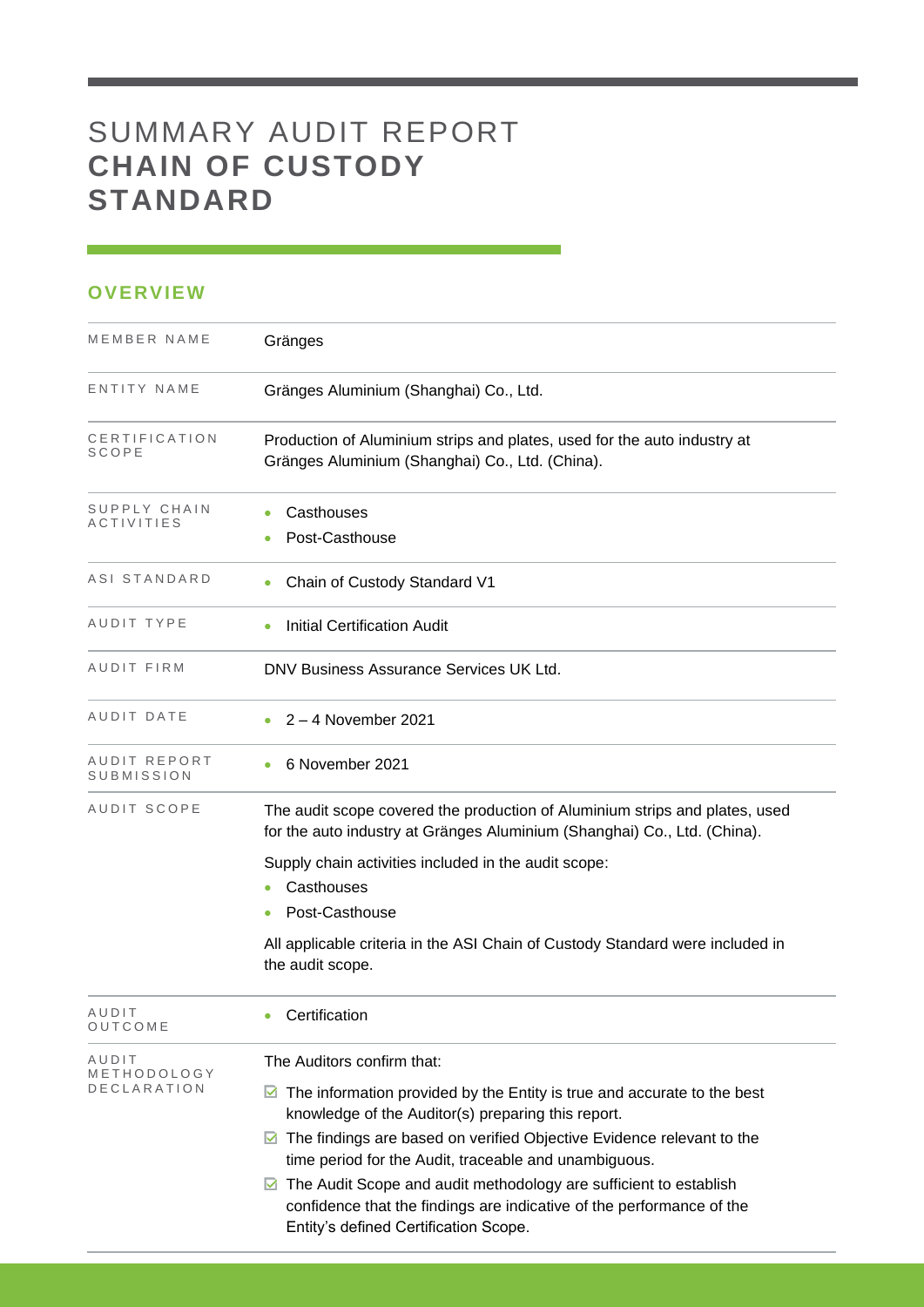|                                | $\triangleright$ The Auditor(s) have acted in a manner deemed ethical, truthful, accurate<br>professional, independent and objective. |
|--------------------------------|---------------------------------------------------------------------------------------------------------------------------------------|
| <b>CERTIFICATION</b><br>PERIOD | 14 January 2022 - 13 January 2025                                                                                                     |
| NEXT AUDIT<br>TYPE             | Surveillance Audit                                                                                                                    |
| NEXT AUDIT<br>DUE DATE         | 13 July 2023                                                                                                                          |
| CERTIFICATION<br>NUMBER        | 165                                                                                                                                   |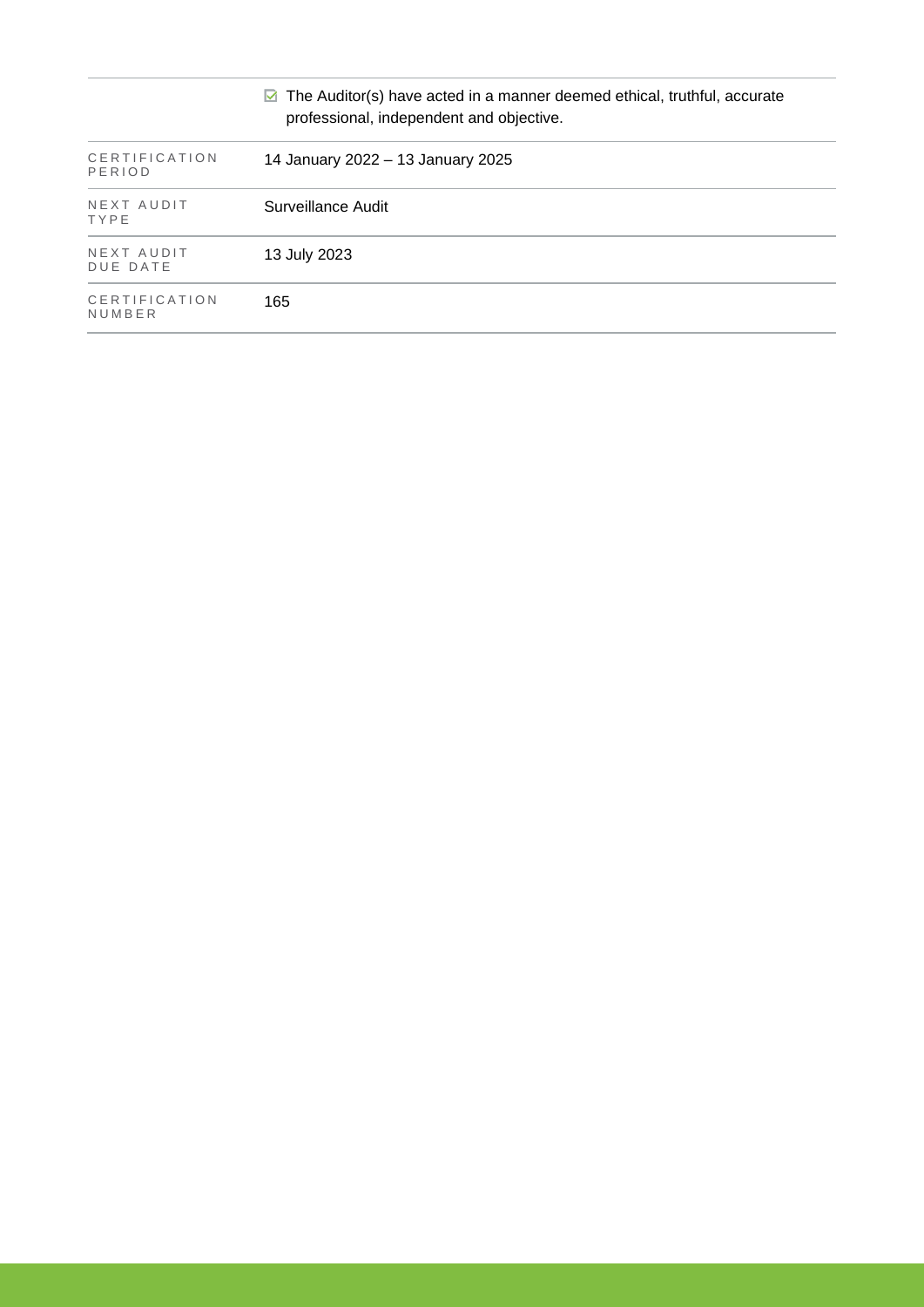## **SUMMARY OF FINDINGS**

| <b>CRITERION</b>                              | RATING         | COMMENT                                                                                                                                                                                                                                                                                                                                                       |  |
|-----------------------------------------------|----------------|---------------------------------------------------------------------------------------------------------------------------------------------------------------------------------------------------------------------------------------------------------------------------------------------------------------------------------------------------------------|--|
| MANAGEMENT SYSTEM AND RESPONSIBILITIES        |                |                                                                                                                                                                                                                                                                                                                                                               |  |
| 1.1 ASI membership                            | Conformance    | The Entity is an ASI Member committed to comply with<br>ASI's membership obligations and the ASI Complaints<br>Mechanism.<br>The Entity is in the Production and Transformation<br>category and holds an ASI Performance Standard<br>Certification:<br>https://aluminium-stewardship.org/about-asi/asi-<br>members/granges                                    |  |
| 1.2 Management system                         | Conformance    | The Entity has established policies, systems,<br>procedures and processes that comply with ASI Chain<br>of Custody Criteria regarding a Management System.<br>The Management System observed has the capacity to<br>handle CoC Material.                                                                                                                      |  |
| 1.3 Management system reviews                 | Conformance    | The Entity has established mechanisms for the<br>periodic review of the Management System, in line with<br>other management systems including ISO 9001, ISO<br>14001 and ISO 45001.<br>The latest management review meeting was conducted<br>in October 2021.                                                                                                 |  |
| 1.4 Management representative                 | Conformance    | The Entity has appointed a member of the Senior<br>Management team as the Management Representative<br>for the ASI Chain of Custody Standard implementation<br>and responsibility to manage the Entity's Chain of<br>Custody system.                                                                                                                          |  |
| 1.5 Training                                  | Conformance    | The Entity delivers training to relevant personnel to<br>provide awareness of the ASI Chain of Custody<br>Standard requirements and competence in their<br>responsibilities.                                                                                                                                                                                  |  |
| 1.6 Record keeping                            | Conformance    | In line with other management systems, including ISO<br>9001, ISO 14001 and ISO 45001, the control of<br>records for the effective implementation of the ASI<br>Chain of Custody Standard is defined. All records<br>related to the ASI Chain of Custody Standards are kept<br>in the Entity's Enterprise Resource Planning (ERP,<br>based on Oracle) system. |  |
| 1.7a Reporting to ASI (Inputs and<br>Outputs) | Not Applicable | Not applicable for the Initial Certification Audit.                                                                                                                                                                                                                                                                                                           |  |
| 1.7b Reporting to ASI (Input<br>Percentage)   | Not Applicable | Not applicable for the Initial Certification Audit                                                                                                                                                                                                                                                                                                            |  |
| 1.7c Reporting to ASI (Positive<br>Balance)   | Not Applicable | Not applicable for the Initial Certification Audit                                                                                                                                                                                                                                                                                                            |  |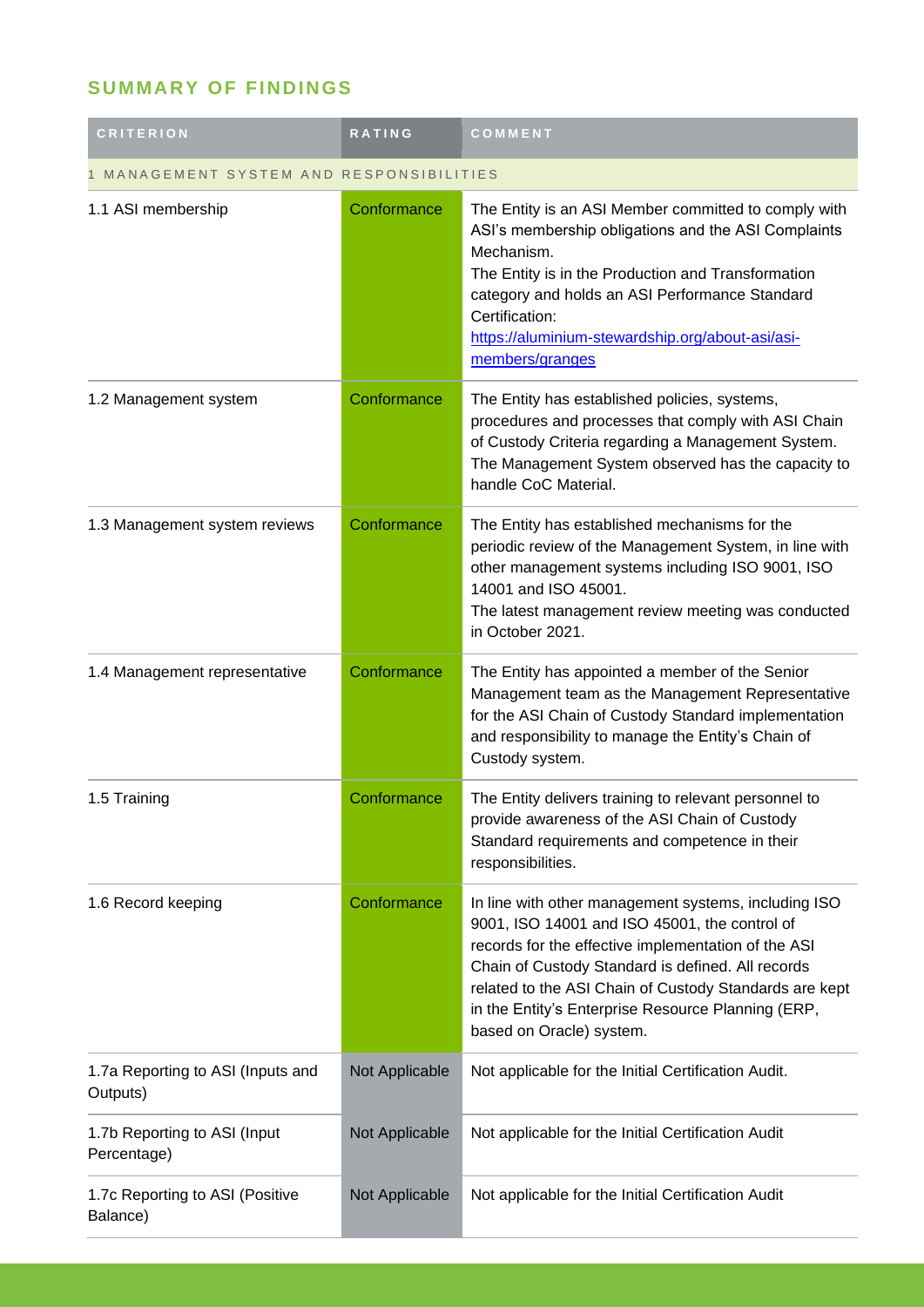| <b>CRITERION</b>                                                 | RATING                           | COMMENT                                                                                                                                                                                                                                                                                                                                                                                                                                                                                                                                                                                                                                                                                                                                                                                                                                                                                                                                                                                                                                   |
|------------------------------------------------------------------|----------------------------------|-------------------------------------------------------------------------------------------------------------------------------------------------------------------------------------------------------------------------------------------------------------------------------------------------------------------------------------------------------------------------------------------------------------------------------------------------------------------------------------------------------------------------------------------------------------------------------------------------------------------------------------------------------------------------------------------------------------------------------------------------------------------------------------------------------------------------------------------------------------------------------------------------------------------------------------------------------------------------------------------------------------------------------------------|
| 1.7d Reporting to ASI (Internal<br>Overdraw)                     | Not Applicable                   | Not applicable for the Initial Certification Audit                                                                                                                                                                                                                                                                                                                                                                                                                                                                                                                                                                                                                                                                                                                                                                                                                                                                                                                                                                                        |
| 1.7e Reporting to ASI (Eligible<br>Scrap)                        | Not Applicable                   | Not applicable for the Initial Certification Audit                                                                                                                                                                                                                                                                                                                                                                                                                                                                                                                                                                                                                                                                                                                                                                                                                                                                                                                                                                                        |
| 1.7f Reporting to ASI (ASI Credits<br>from Casthouses)           | Not Applicable                   | Not applicable for the Initial Certification Audit                                                                                                                                                                                                                                                                                                                                                                                                                                                                                                                                                                                                                                                                                                                                                                                                                                                                                                                                                                                        |
| 1.7g Reporting to ASI (ASI Credits<br>purchased)                 | Not Applicable                   | Not applicable for the Initial Certification Audit                                                                                                                                                                                                                                                                                                                                                                                                                                                                                                                                                                                                                                                                                                                                                                                                                                                                                                                                                                                        |
| 2 OUTSOURCING CONTRACTORS                                        |                                  |                                                                                                                                                                                                                                                                                                                                                                                                                                                                                                                                                                                                                                                                                                                                                                                                                                                                                                                                                                                                                                           |
| 2.1 Outsourcing Contractors in<br><b>CoC Certification Scope</b> | <b>Minor Non-</b><br>Conformance | The Entity has two Outsourcing Contractors - a cutting<br>supplier and a cleaning supplier. The Entity sends the<br>work-in-process to and collects all CoC Material from<br>both Outsourcing Contractors, including finished goods<br>and scrap. The Entity's Mass Balance System tracks<br>and controls the CoC Material involved. The CoC<br>Material is not delivered by Outsourcing Contractors to<br>any other customers. The Due Diligence process has<br>been implemented in this part of the supply chain and<br>includes both sub-contractors' compliance in meeting<br>the requirements of the ASI Performance Standard<br>and applicable legal requirements.<br>Currently however, both Outsourcing Contractors had<br>not been formally included in the Entity's CoC<br>Certification Scope, although the Entity undertakes<br>appropriate assessment and mass balance reporting<br>for both Outsourced Contractors.<br>The Entity will now formally include both Outsourcing<br>Contractors in its CoC Certification Scope. |
| 2.2a Control of CoC Material                                     | Conformance                      | The contract signed between the Entity and<br>Outsourcing Contractors defines that the Entity has<br>legal ownership or control of all CoC Material handled<br>by Outsourcing Contractors. The Entity sends the CoC<br>Material to the Outsourcing Contractors and collects<br>back all Materials including finished goods and scrap.                                                                                                                                                                                                                                                                                                                                                                                                                                                                                                                                                                                                                                                                                                     |
| 2.2b No further outsourcing                                      | Conformance                      | The Entity prohibits the Outsourcing Contractors from<br>further outsourcing. The product pre-approval rules<br>clearly define the Entity's policy.                                                                                                                                                                                                                                                                                                                                                                                                                                                                                                                                                                                                                                                                                                                                                                                                                                                                                       |
| 2.2c Risk assessment                                             | <b>Minor Non-</b><br>Conformance | The Entity has a Supplier Code of Conduct and ASI<br>Management Procedure. The Entity has assessed the<br>risk of potential non-conformance with the ASI Chain of<br>Custody Standard resulting from the engagement of<br>Outsourcing Contractors. A Minor Non-Conformance is<br>raised as the risk assessment did not cover all risks<br>associated with potential non-conformance with the<br>ASI Chain of Custody Standard.                                                                                                                                                                                                                                                                                                                                                                                                                                                                                                                                                                                                            |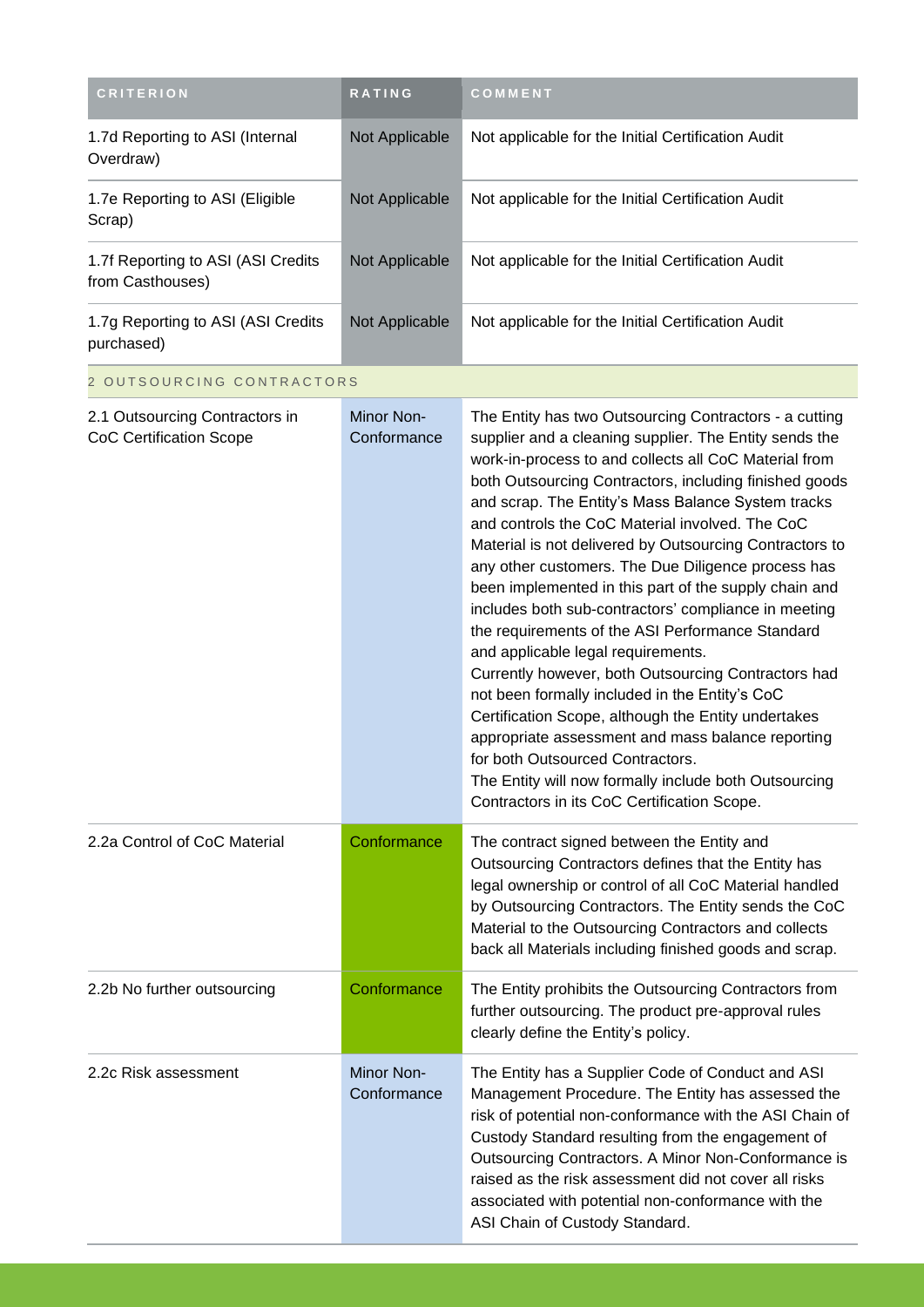| <b>CRITERION</b>                    | <b>RATING</b> | COMMENT                                                                                                                                                                                                                                                                                                                                                                              |
|-------------------------------------|---------------|--------------------------------------------------------------------------------------------------------------------------------------------------------------------------------------------------------------------------------------------------------------------------------------------------------------------------------------------------------------------------------------|
| 2.3 Output Quantity                 | Conformance   | All CoC Material sent to Outsourcing Contractors is<br>returned to the Entity and registered in the Entity's<br>Mass Balance System. The CoC Material is not<br>delivered by Outsourcing Contractors to subsequent<br>customers. The Outsourcing Contractors provide the<br>Output Quantity of CoC Materials delivered to the<br>Entity for verification of CoC Material quantities. |
| 2.4 Verification and record-keeping | Conformance   | Integrated with the Quality Management System, the<br>Input Quantity and Output Quantity of each lot of<br>materials outsourced, for both CoC Material and Non-<br>CoC Material, are registered in the Entity's Enterprise<br>Resource Planning (ERP) system and in Excel files<br>maintained at the Entity and at the Outsourcing<br>Contractors.                                   |
| 2.5 Error management                | Conformance   | The non-conformance management procedure in the<br>Quality Management System defines that the Entity<br>and Outsourcing Contractor will document any error<br>discovered after CoC Material has been shipped and<br>take the agreed steps to correct it, and implement<br>actions to avoid a recurrence.                                                                             |

#### 3 PRIMARY ALUMINIUM: CRITERIA FOR ASI BAUXITE, ASI ALUMINA AND ASI LIQUID **METAL**

| 3.1a CoC Certification Scope -<br><b>Bauxite Mining</b>     | Not Applicable | This Criterion is not applicable to the Entity's<br>Certification Scope. |
|-------------------------------------------------------------|----------------|--------------------------------------------------------------------------|
| 3.1b ASI Performance Standard -<br><b>Bauxite Mining</b>    | Not Applicable | This Criterion is not applicable to the Entity's<br>Certification Scope. |
| 3.2a CoC Certification Scope -<br>Alumina Refining          | Not Applicable | This Criterion is not applicable to the Entity's<br>Certification Scope. |
| 3.2b ASI Performance Standard -<br>Alumina Refining         | Not Applicable | This Criterion is not applicable to the Entity's<br>Certification Scope. |
| 3.3a CoC Certification Scope -<br><b>Aluminium Smelting</b> | Not Applicable | This Criterion is not applicable to the Entity's<br>Certification Scope. |
| 3.3b ASI Performance Standard -<br>Aluminium Smelting       | Not Applicable | This Criterion is not applicable to the Entity's<br>Certification Scope. |

#### 4 RECYCLED ALUMINIUM: CRITERIA FOR ELIGIBLE SCRAP AND ASI LIQUID METAL

| 4.1a CoC Certification Scope -<br>Aluminium Re-Melting/Refining  | Not Applicable | Not applicable as the Entity does not receive Liquid<br>Metal.                                                                                            |
|------------------------------------------------------------------|----------------|-----------------------------------------------------------------------------------------------------------------------------------------------------------|
| 4.1b ASI Performance Standard -<br>Aluminium Re-Melting/Refining | Not Applicable | Not applicable as the Entity does not receive ASI<br>Liquid Metal.                                                                                        |
| 4.2a Pre-Consumer Scrap and<br><b>Dross</b>                      | Conformance    | In the Entity's ASI Custody of Chain Management<br>Manual, it is clearly defined how to conduct the<br>supplier Due Diligence as per section 7 in the ASI |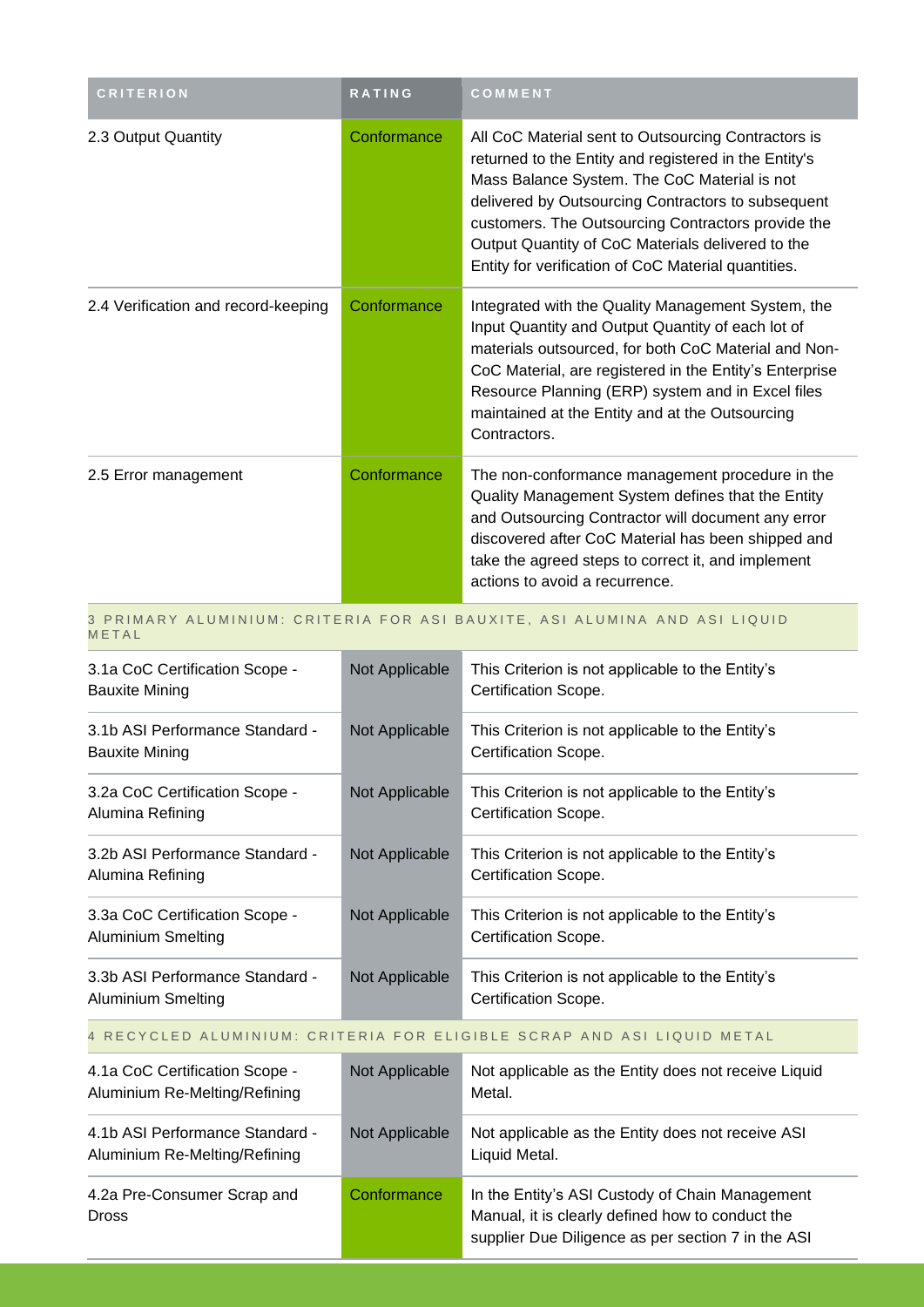| <b>CRITERION</b>                                 | <b>RATING</b> | COMMENT                                                                                                                                                                                                                                                                                                                                                                                                                                                                                                 |  |
|--------------------------------------------------|---------------|---------------------------------------------------------------------------------------------------------------------------------------------------------------------------------------------------------------------------------------------------------------------------------------------------------------------------------------------------------------------------------------------------------------------------------------------------------------------------------------------------------|--|
|                                                  |               | Chain of Custody Standard for Pre-Consumer Scrap.<br>The Purchasing Department is responsible for verifying<br>the ASI Certification status of Suppliers.<br>At the time of the audit, there were no examples of<br>effective implementation of the system as no CoC<br>Material was available in the Entity's supply chain.                                                                                                                                                                            |  |
| 4.2b Post-Consumer Scrap                         | Conformance   | In the Entity's ASI Custody of Chain Management<br>Manual, it is clearly defined that only Post-Consumer<br>Scrap from Suppliers that have undergone Due<br>Diligence assessment and the risks have been<br>identified and accepted by the Entity, are considered<br>Eligible Scrap.<br>At the time of the audit, no Post-Consumer Scrap was<br>identified as CoC Material.                                                                                                                             |  |
| 4.3a Supplier records                            | Conformance   | The Entity has a system where information on the<br>Suppliers of Recyclable Scrap Material is input and<br>maintained in the Enterprise Resource Planning (ERP)<br>system. Supplier information includes the identity,<br>principals and place/s of operation.                                                                                                                                                                                                                                          |  |
| 4.3b Cash payments                               | Conformance   | The Entity defines in its Policy that cash payment is not<br>permitted for transactions with Suppliers of Recyclable<br>Scrap Material, and formal invoices are to be received<br>for all purchases.                                                                                                                                                                                                                                                                                                    |  |
| 5 CASTHOUSES: CRITERIA FOR ASI ALUMINIUM         |               |                                                                                                                                                                                                                                                                                                                                                                                                                                                                                                         |  |
| 5.1a CoC Certification Scope -<br>Casthouses     | Conformance   | The Entity holds a valid ASI Performance Standard<br>Certificate. The Purchasing Department is responsible<br>for verifying the ASI Certification status of the<br>Suppliers which provide ASI Aluminium.                                                                                                                                                                                                                                                                                               |  |
| 5.1b ASI Performance Standard -<br>Casthouses    | Conformance   | The Entity holds a valid ASI Performance Standard<br>Certificate:<br>https://aluminium-stewardship.org/about-asi/asi-<br>members/granges                                                                                                                                                                                                                                                                                                                                                                |  |
| 5.2 Casthouse Products                           | Conformance   | The Entity has a Quality Management System certified<br>against ISO 9001 in which the identification and<br>traceability of products are controlled effectively. The<br>lot number and roll number are used for the different<br>stages of the production process. Based on the<br>identification mechanism, ASI Aluminium is identified<br>on site and recorded in the Material Accounting<br>System (ERP system) linked to the Input Quantity of<br>CoC Material for that Material Accounting Period. |  |
| 6 POST-CASTHOUSE: CRITERIA FOR ASI ALUMINIUM     |               |                                                                                                                                                                                                                                                                                                                                                                                                                                                                                                         |  |
| 6.1a CoC Certification Scope -<br>Post-Casthouse | Conformance   | The Entity has established a system to ensure that ASI<br>Aluminium is only produced from the Facility within its<br>CoC Certification Scope.                                                                                                                                                                                                                                                                                                                                                           |  |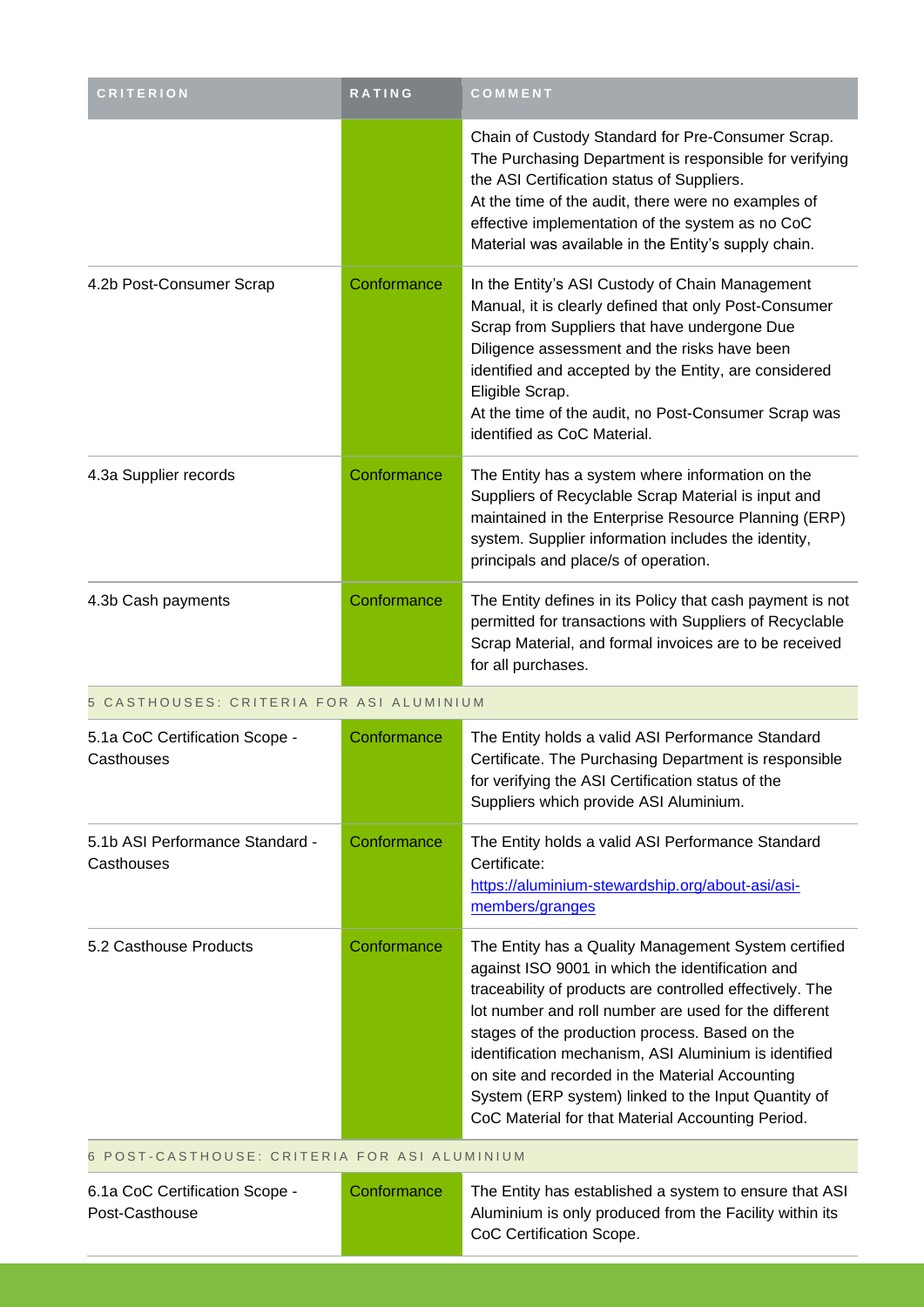| <b>CRITERION</b>                                                               | <b>RATING</b> | <b>COMMENT</b>                                                                                                                                                                                                                                                                                                                                                                                                                     |
|--------------------------------------------------------------------------------|---------------|------------------------------------------------------------------------------------------------------------------------------------------------------------------------------------------------------------------------------------------------------------------------------------------------------------------------------------------------------------------------------------------------------------------------------------|
| 6.1b ASI Performance Standard -<br>Post-Casthouse                              | Conformance   | The Entity holds a valid ASI Performance Standard<br>certificate:<br>https://aluminium-stewardship.org/about-asi/asi-<br>members/granges                                                                                                                                                                                                                                                                                           |
| 6.1c Sourcing ASI Aluminium                                                    | Conformance   | The Entity has established a system to ensure that ASI<br>Aluminium is sourced directly from another ASI CoC<br>Certified Entity, or via a metals trader or warehouse<br>where supplies can provide the associated CoC<br>Document containing Supplementary Information<br>sufficient to identify the corresponding shipment and<br>verify the validity of the CoC Documents.                                                      |
|                                                                                |               | 7 DUE DILIGENCE FOR NON-COC INPUTS AND RECYCLABLE SCRAP MATERIAL                                                                                                                                                                                                                                                                                                                                                                   |
| 7.1a Responsible sourcing policy<br>(anti-corruption)                          | Conformance   | In compliance with the ASI Performance Standard, the<br>Entity has established Policies on Responsible<br>Sourcing and Anti-Corruption and has a Supplier Code<br>of Conduct, available on the Entity's website:<br>https://www.granges.com/sustainability/policies                                                                                                                                                                |
| 7.1b Responsible sourcing policy<br>(responsible sourcing)                     | Conformance   | In compliance with the ASI Performance Standard, the<br>Entity has established Policies on Responsible<br>Sourcing and Anti-Corruption and has a Supplier Code<br>of Conduct, available on the Entity's website:<br>https://www.granges.com/sustainability/policies                                                                                                                                                                |
| 7.1c Responsible sourcing policy<br>(human rights due diligence)               | Conformance   | In compliance with the ASI Performance Standard, the<br>Entity has established Policies on Responsible<br>Sourcing and Anti-Corruption and has a Supplier Code<br>of Conduct, available on the Entity's website:<br>https://www.granges.com/sustainability/policies                                                                                                                                                                |
| 7.1d Responsible sourcing policy<br>(conflict affected and high risk<br>areas) | Conformance   | The Entity has established a management procedure<br>for the Prohibition of the Use of Minerals in Conflict<br>Area. The policy and management requirements are<br>communicated to the Suppliers with a Commitment<br>Letter of Conflict-Affected and High-Risk Areas and<br>Quality Assurance Agreement. All Suppliers of Non-<br>CoC Material and Recyclable Scrap Material sign the<br>documents to commit to the requirements. |
| 7.2 Risk assessment                                                            | Conformance   | The Entity has established criteria to identify Suppliers<br>with high risk of non-compliance and conducts a risk<br>assessment. For the identified Suppliers with high<br>risks, on-site audits against the relevant ASI<br>Performance Standard requirements are conducted<br>and corrective actions are established and are in<br>progress.                                                                                     |
| 7.3 Complaints mechanism                                                       | Conformance   | The Entity has established a whistle-blower channel for<br>internal and external stakeholders. The channels are<br>published on the Entity's website at:                                                                                                                                                                                                                                                                           |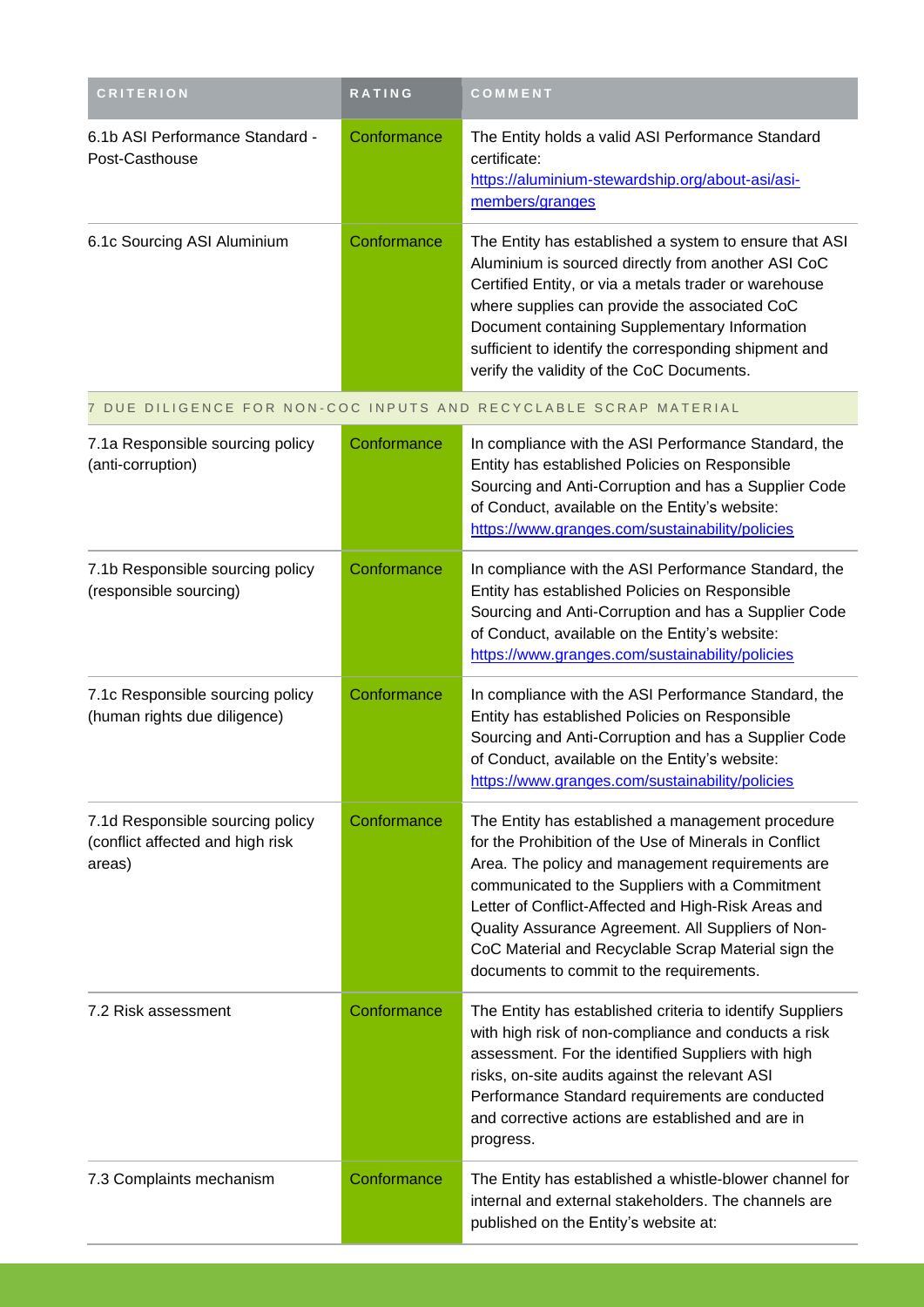| <b>CRITERION</b>                                        | <b>RATING</b> | COMMENT                                                                                                                                                                                                                                                                                                                                                                           |
|---------------------------------------------------------|---------------|-----------------------------------------------------------------------------------------------------------------------------------------------------------------------------------------------------------------------------------------------------------------------------------------------------------------------------------------------------------------------------------|
|                                                         |               | https://www.granges.com/about-granges/corporate-<br>governance/whistleblower<br>There have been no complaints received to date.                                                                                                                                                                                                                                                   |
| 8 MASS BALANCE SYSTEM:                                  |               | COC MATERIAL AND ASI ALUMINIUM                                                                                                                                                                                                                                                                                                                                                    |
| 8.1 Material Accounting System                          | Conformance   | The Entity has established a Material Accounting<br>System that records Input Quantity and Output<br>Quantity of CoC Material and Non-CoC Material by<br>mass which conforms to the ASI Chain of Custody<br>requirement.                                                                                                                                                          |
| 8.2a Post-Consumer Scrap                                | Conformance   | The Entity's Material Accounting System records the<br>Input Quantity of Post-Consumer Scrap.<br>At the time of the audit, there were no examples of<br>effective implementation of the system as no CoC<br>Material was available in the Entity's supply chain.                                                                                                                  |
| 8.2b Pre-Consumer Scrap (total)                         | Conformance   | The Entity's Material Accounting System records the<br>total Input Quantity of Pre-Consumer Scrap and the<br>status of CoC Material and Non-CoC Material.<br>At the time of the audit, there were no examples of<br>effective implementation of the system as no CoC<br>Material was available in the Entity's supply chain.                                                      |
| 8.2c Pre-Consumer Scrap (Eligible<br>Scrap)             | Conformance   | The Entity's Material Accounting System records the<br>Input Quantity of Pre-Consumer Scrap that is Eligible<br>Scrap. CoC Documents are required to be provided<br>from external Suppliers of Eligible Scrap.<br>At the time of the audit, there were no examples of<br>effective implementation of the system as no CoC<br>Material was available in the Entity's supply chain. |
| 8.3 Material Accounting Period                          | Conformance   | The Material Accounting Period is defined in the ASI<br>Chain of Custody Management Manual as 12 months,<br>the calendar year from January - December.                                                                                                                                                                                                                            |
| 8.4 Input Percentage                                    | Conformance   | The Entity's Material Accounting System defines how<br>to calculate and record the Input Percentage of the<br>CoC Material in compliance with the ASI Chain of<br>Custody Standard requirements.<br>At the time of the audit, there were no examples of<br>effective implementation of the system as no CoC<br>Material was available in the Entity's supply chain.               |
| 8.5 Input Percentage (Aluminium<br>Re-Melting/Refining) | Conformance   | The Entity's ASI Custody of Chain Management<br>Manual defines that the units used in the numerator<br>and the denominator when calculating the Input<br>Percentage must be the same. The Input Quantity of<br>Eligible Scrap and Recyclable Scrap Material shall be<br>based on an assessment of aluminium content.                                                              |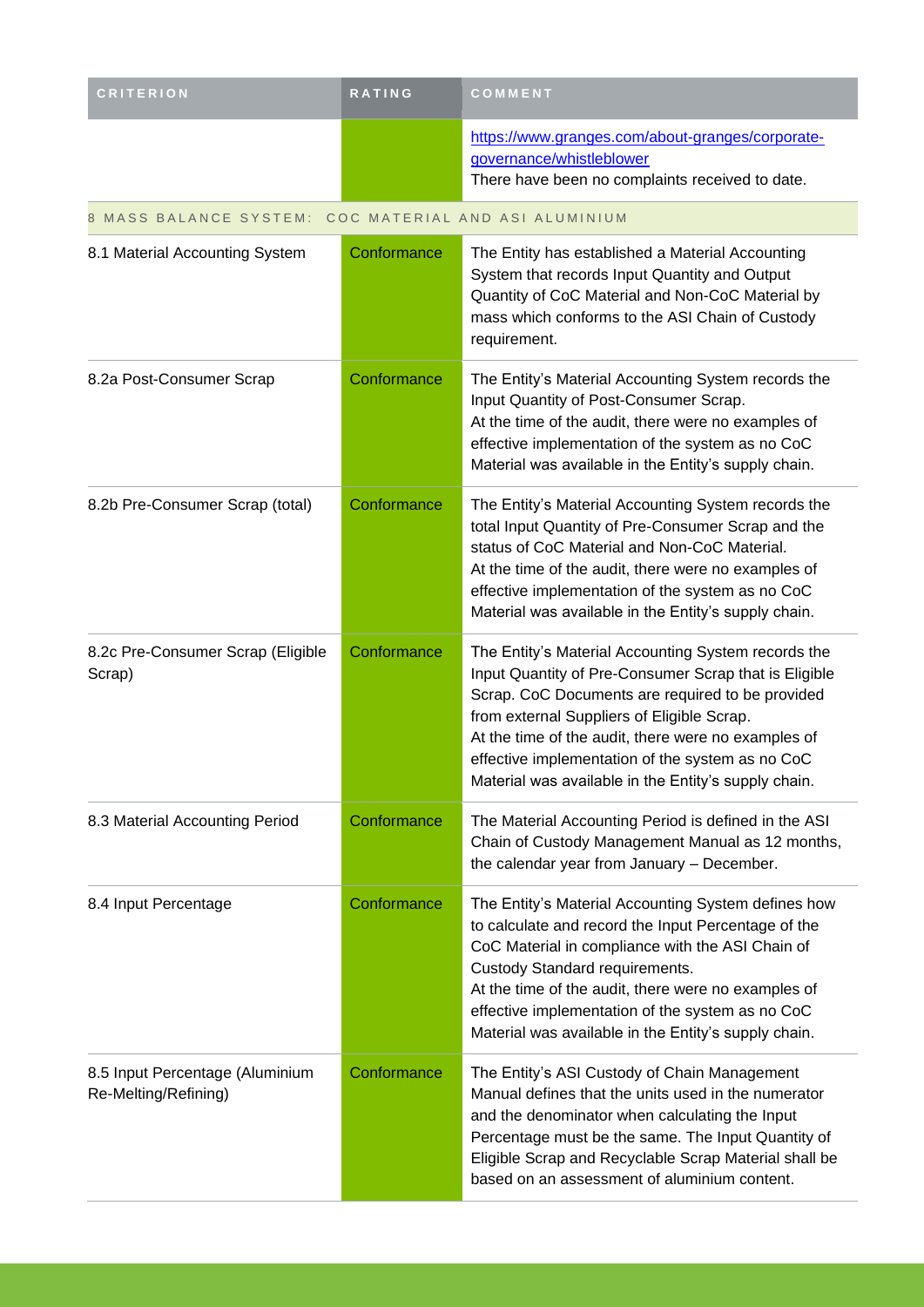| <b>CRITERION</b>                                         | <b>RATING</b> | COMMENT                                                                                                                                                                                                                                                                                                                                                                                                                                                                                                                                                                            |
|----------------------------------------------------------|---------------|------------------------------------------------------------------------------------------------------------------------------------------------------------------------------------------------------------------------------------------------------------------------------------------------------------------------------------------------------------------------------------------------------------------------------------------------------------------------------------------------------------------------------------------------------------------------------------|
| 8.6 Output Quantity determination                        | Conformance   | The Entity's ASI Chain of Custody Management<br>Manual defines the determination of Output Quantity.<br>The simulation cases demonstrated the process.<br>At the time of the audit, there were no examples of<br>effective implementation of the system as no CoC<br>Material was available in the Entity's supply chain.                                                                                                                                                                                                                                                          |
| 8.7 Output Quantity designation                          | Conformance   | The Entity's ASI Chain of Custody Management<br>Manual defines that the Entity's Output Quantity is<br>designated as 100% CoC Material.<br>At the time of the audit, there were no examples of<br>effective implementation of the system as no CoC<br>Material was available in the Entity's supply chain.                                                                                                                                                                                                                                                                         |
| 8.8 Output Quantity - Pre-<br><b>Consumer Scrap</b>      | Conformance   | Each transfer of the eligible Pre-Consumer Scrap from<br>the Entity shall be accompanied with a CoC Document<br>and the calculation of the Input Percentage follows the<br>formula defined in ASI Chain of Custody Standard.                                                                                                                                                                                                                                                                                                                                                       |
| 8.9 Outputs not exceed Inputs                            | Conformance   | The Entity's ASI Chain of Custody Management<br>Manual defines the principle that the output of CoC<br>Material must be calculated using the Input Percentage<br>and must not proportionally exceed the total input of<br>CoC Material.<br>There is an automated error-proof measure in the<br>Material Accounting System (ERP system) to avoid the<br>total output quantity exceeding the total input quantity.<br>At the time of the audit, there were no examples of<br>effective implementation of the system as no CoC<br>Material was available in the Entity's supply chain |
| 8.10a Internal Overdraws (not<br>exceed 20%)             | Conformance   | The Entity's ASI Chain of Custody Management<br>Manual defines that the Internal Overdraw shall not<br>exceed 20% of total Input Quantity of CoC Material for<br>the Material Accounting Period.<br>The Entity matches all output materials to the input<br>materials available. There is a setting in the Material<br>Accounting System (ERP system) to avoid an<br>overdraw.                                                                                                                                                                                                     |
| 8.10b Internal Overdraws (not<br>exceed affected amount) | Conformance   | The Entity's ASI Chain of Custody Management<br>Manual defines that in a force majeure situation, the<br>Entity's Material Accounting System may carry over an<br>Internal Overdraw to the subsequent Material<br>Accounting Period. The Internal Overdraw shall not<br>exceed the amount of CoC Material affected by the<br>force majeure situation.<br>However, it is the Entity's intention to match all output<br>materials to the input materials available. There is a<br>setting in the Material Accounting System (ERP<br>system) to avoid an Overdraw.                    |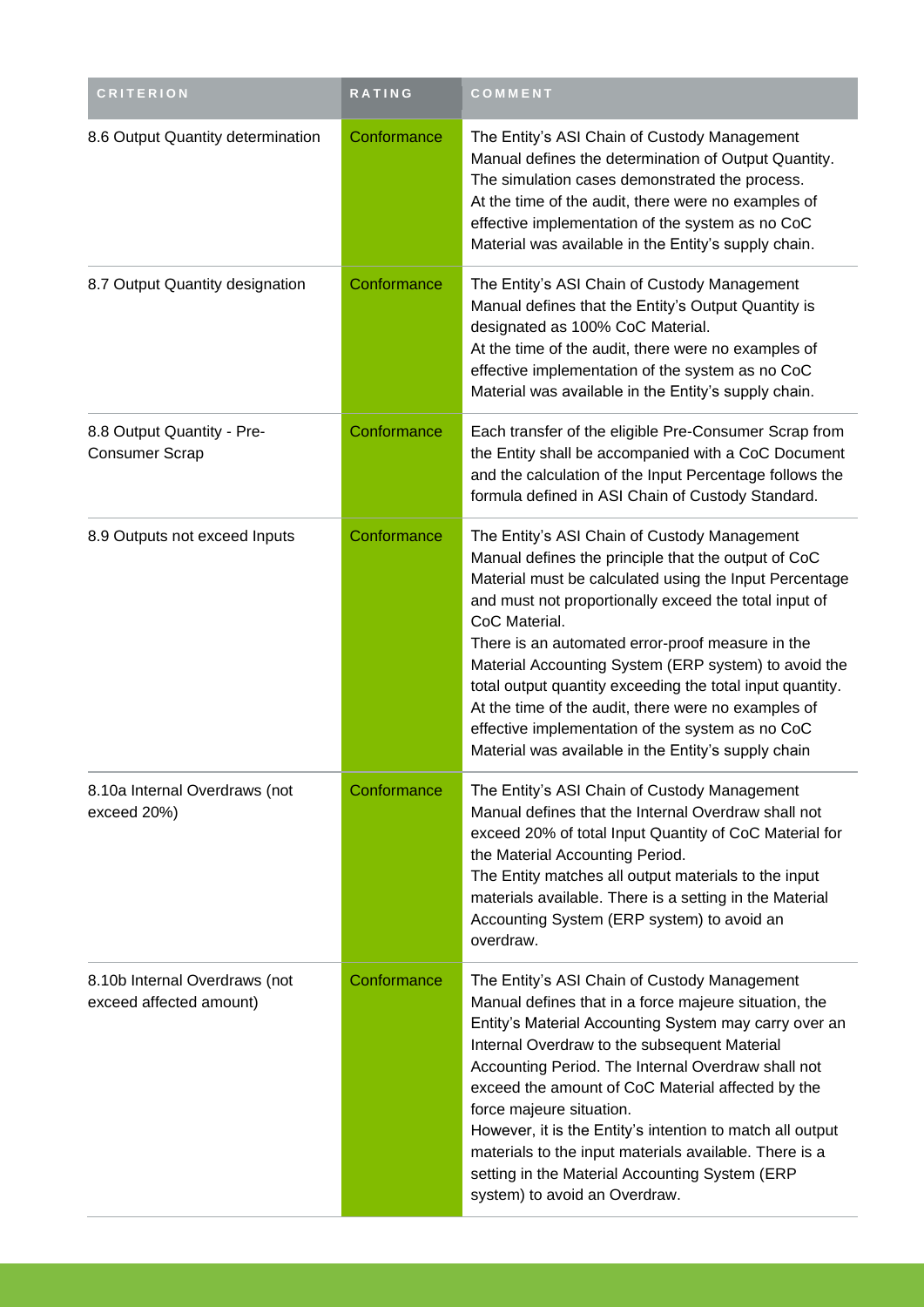| <b>CRITERION</b>                                | RATING      | COMMENT                                                                                                                                                                                                                                                                                                                                                                                                                                                                                                                |  |
|-------------------------------------------------|-------------|------------------------------------------------------------------------------------------------------------------------------------------------------------------------------------------------------------------------------------------------------------------------------------------------------------------------------------------------------------------------------------------------------------------------------------------------------------------------------------------------------------------------|--|
| 8.10c Internal Overdraws (period to<br>make up) | Conformance | The Entity's ASI Chain of Custody Management<br>Manual defines that the Internal Overdraw shall be<br>made up within the subsequent Material Accounting<br>Period.<br>The Entity matches all output materials to the input<br>materials available. There is a setting in the Material<br>Accounting System (ERP system) to avoid an<br>overdraw.                                                                                                                                                                       |  |
| 8.11a Positive Balance (carry over)             | Conformance | The Entity's ASI Chain of Custody Management<br>Manual defines the Positive Balance of output CoC<br>Material at the end of a Material Accounting Period.<br>Any carry over of a Positive Balance is identified in the<br>Entity's Material Accounting System (ERP system).<br>At the time of the audit, there were no examples of<br>effective implementation of the system as no CoC<br>Material was available in the Entity's supply chain.                                                                         |  |
| 8.11b Positive Balance (expiry)                 | Conformance | The Entity's ASI Chain of Custody Management<br>Manual defines Positive Balance of output CoC<br>Material at the end of a Material Accounting Period. A<br>Positive Balance generated in one Material Accounting<br>Period and carried over to the subsequent Material<br>Accounting Period expires at the end of that Period if<br>not drawn down.<br>At the time of the audit, there were no examples of<br>effective implementation of the system as no CoC<br>Material was available in the Entity's supply chain. |  |
| 9 ISSUING COC DOCUMENTS                         |             |                                                                                                                                                                                                                                                                                                                                                                                                                                                                                                                        |  |
| 9.1 Shipments and transfers                     | Conformance | The Entity issues CoC Documents in the format<br>defined in ASI Chain of Custody Standard. The<br>responsibility and authority of issuing the CoC<br>Documents are defined in the Entity's ASI Chain of<br>Custody Management Manual.<br>At the time of the audit, there were no examples of<br>effective implementation of the system as no CoC<br>Material was available in the Entity's supply chain.                                                                                                               |  |
| 9.2a Date of issue                              | Conformance | The Entity issues a CoC Document for each shipment<br>or transfer of CoC Material using the CoC Document<br>template defined in ASI Chain of Custody Standard,<br>which includes the date of issue.<br>At the time of the audit, there were no examples of<br>effective implementation of the system as no CoC<br>Material was available in the Entity's supply chain.                                                                                                                                                 |  |
| 9.2b Reference number                           | Conformance | The Entity issues a CoC Document for each shipment<br>or transfer of CoC Material using the CoC Document<br>template defined in ASI Chain of Custody Standard,<br>which includes the reference number: GASCoC + year<br>+ month + date + serial number.                                                                                                                                                                                                                                                                |  |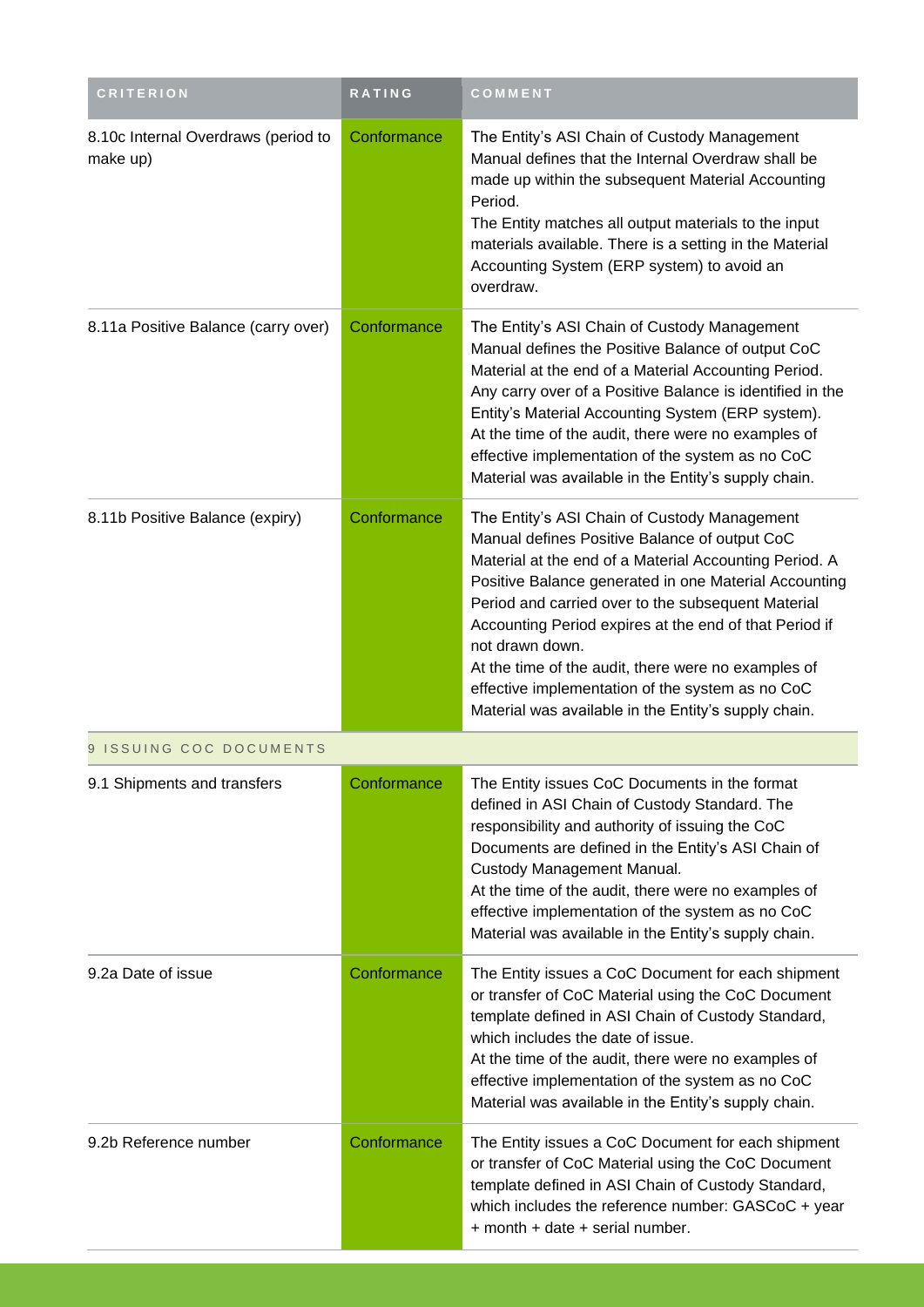| <b>CRITERION</b>            | RATING      | COMMENT                                                                                                                                                                                                                                                                                                                                                                        |
|-----------------------------|-------------|--------------------------------------------------------------------------------------------------------------------------------------------------------------------------------------------------------------------------------------------------------------------------------------------------------------------------------------------------------------------------------|
| 9.2c Issuing Entity         | Conformance | The Entity issues a CoC Document for each shipment<br>or transfer of CoC Material using the CoC Document<br>template defined in ASI Chain of Custody Standard,<br>which includes the issuing entity.<br>At the time of the audit, there were no examples of<br>effective implementation of the system as no CoC<br>Material was available in the Entity's supply chain.        |
| 9.2d Receiving customer     | Conformance | The Entity issues a CoC Document for each shipment<br>or transfer of CoC Material using the CoC Document<br>template defined in ASI Chain of Custody Standard,<br>which includes the receiving customer.<br>At the time of the audit, there were no examples of<br>effective implementation of the system as no CoC<br>Material was available in the Entity's supply chain.    |
| 9.2e Responsible employee   | Conformance | The Entity issues a CoC Document for each shipment<br>or transfer of CoC Material using the CoC Document<br>template defined in ASI Chain of Custody Standard,<br>which includes the responsible employee.<br>At the time of the audit, there were no examples of<br>effective implementation of the system as no CoC<br>Material was available in the Entity's supply chain.  |
| 9.2f Conformance statement  | Conformance | The Entity issues a CoC Document for each shipment<br>or transfer of CoC Material using the CoC Document<br>template defined in ASI Chain of Custody Standard,<br>which includes the conformance statement.<br>At the time of the audit, there were no examples of<br>effective implementation of the system as no CoC<br>Material was available in the Entity's supply chain. |
| 9.2g Type of CoC Material   | Conformance | The Entity issues a CoC Document for each shipment<br>or transfer of CoC Material using the CoC Document<br>template defined in ASI Chain of Custody Standard,<br>which includes the type of CoC Material.<br>At the time of the audit, there were no examples of<br>effective implementation of the system as no CoC<br>Material was available in the Entity's supply chain.  |
| 9.2h Mass of CoC Material   | Conformance | The Entity issues a CoC Document for each shipment<br>or transfer of CoC Material using the CoC Document<br>template defined in ASI Chain of Custody Standard,<br>which includes the mass of CoC Material.<br>At the time of the audit, there were no examples of<br>effective implementation of the system as no CoC<br>Material was available in the Entity's supply chain.  |
| 9.2i Mass of total material | Conformance | The Entity issues a CoC Document for each shipment<br>or transfer of CoC Material using the CoC Document<br>template defined in ASI Chain of Custody Standard,<br>which includes the mass of total material.<br>At the time of the audit, there were no examples of                                                                                                            |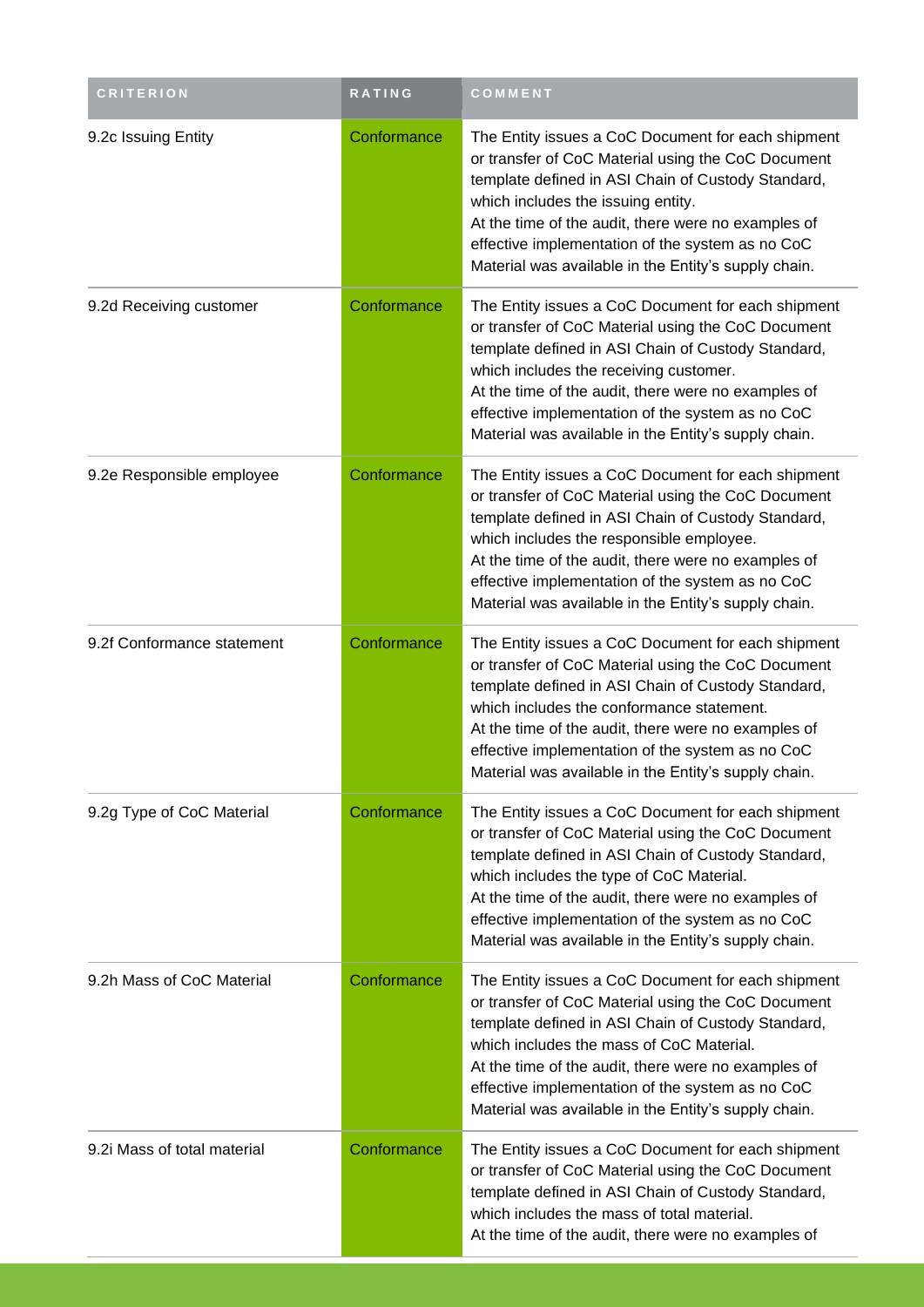| <b>CRITERION</b>                                       | RATING         | COMMENT                                                                                                                                                                                                                                                                                                                                                                                                                                                                                                            |
|--------------------------------------------------------|----------------|--------------------------------------------------------------------------------------------------------------------------------------------------------------------------------------------------------------------------------------------------------------------------------------------------------------------------------------------------------------------------------------------------------------------------------------------------------------------------------------------------------------------|
|                                                        |                | effective implementation of the system as no CoC<br>Material was available in the Entity's supply chain.                                                                                                                                                                                                                                                                                                                                                                                                           |
| 9.3a Sustainability Data (optional)                    | Conformance    | The Entity issues a CoC Document for each shipment<br>or transfer of CoC Material using the CoC Document<br>template defined in ASI Chain of Custody Standard,<br>which includes the Sustainability Data. The<br>Sustainability Data is based on the GHG emission<br>calculation report which is published on the Entity's<br>official website.<br>At the time of the audit, there were no examples of<br>effective implementation of the system as no CoC<br>Material was available in the Entity's supply chain. |
| 9.3b Sustainability Data (passing<br>on)               | Not Applicable | The Entity issues a CoC Document for each shipment<br>or transfer of CoC Material using the CoC Document<br>template defined in ASI Chain of Custody Standard,<br>which includes the Sustainability Data. The<br>Sustainability Data is based on the GHG emission<br>calculation report which is published on the Entity's<br>official website.<br>At the time of the audit, there were no examples of<br>effective implementation of the system as no CoC<br>Material was available in the Entity's supply chain. |
| 9.3c Post-Casthouse ASI<br><b>Certification status</b> | Not Applicable | The Entity issues a CoC Document for each shipment<br>or transfer of CoC Material using the CoC Document<br>template defined in ASI Chain of Custody Standard,<br>which includes the ASI Certification status. The Entity<br>holds a valid ASI Performance Standard Certificate.<br>At the time of the audit, there were no examples of<br>effective implementation of the system as no CoC<br>Material was available in the Entity's supply chain                                                                 |
| 9.4 Supplementary Information<br>(optional)            | Conformance    | The Entity implements and maintains a Management<br>System for the ASI Performance Standard and a GHG<br>emission calculation. Supplementary Information in<br>CoC Documents is based on the output of the<br>Management System upon customer request.<br>At the time of the audit, there were no examples of<br>effective implementation of the system as no CoC<br>Material was available in the Entity's supply chain.                                                                                          |
| 9.5 Response to verification<br>requests               | Conformance    | The Entity defines how to control CoC Documents<br>issued and respond to requests for verification of<br>information in CoC Documents issued by the Entity<br>and the associated responsibilities in the ASI Chain of<br>Custody Management Manual.<br>At the time of the audit, there were no examples of<br>effective implementation of the system as no CoC<br>Material was available in the Entity's supply chain.                                                                                             |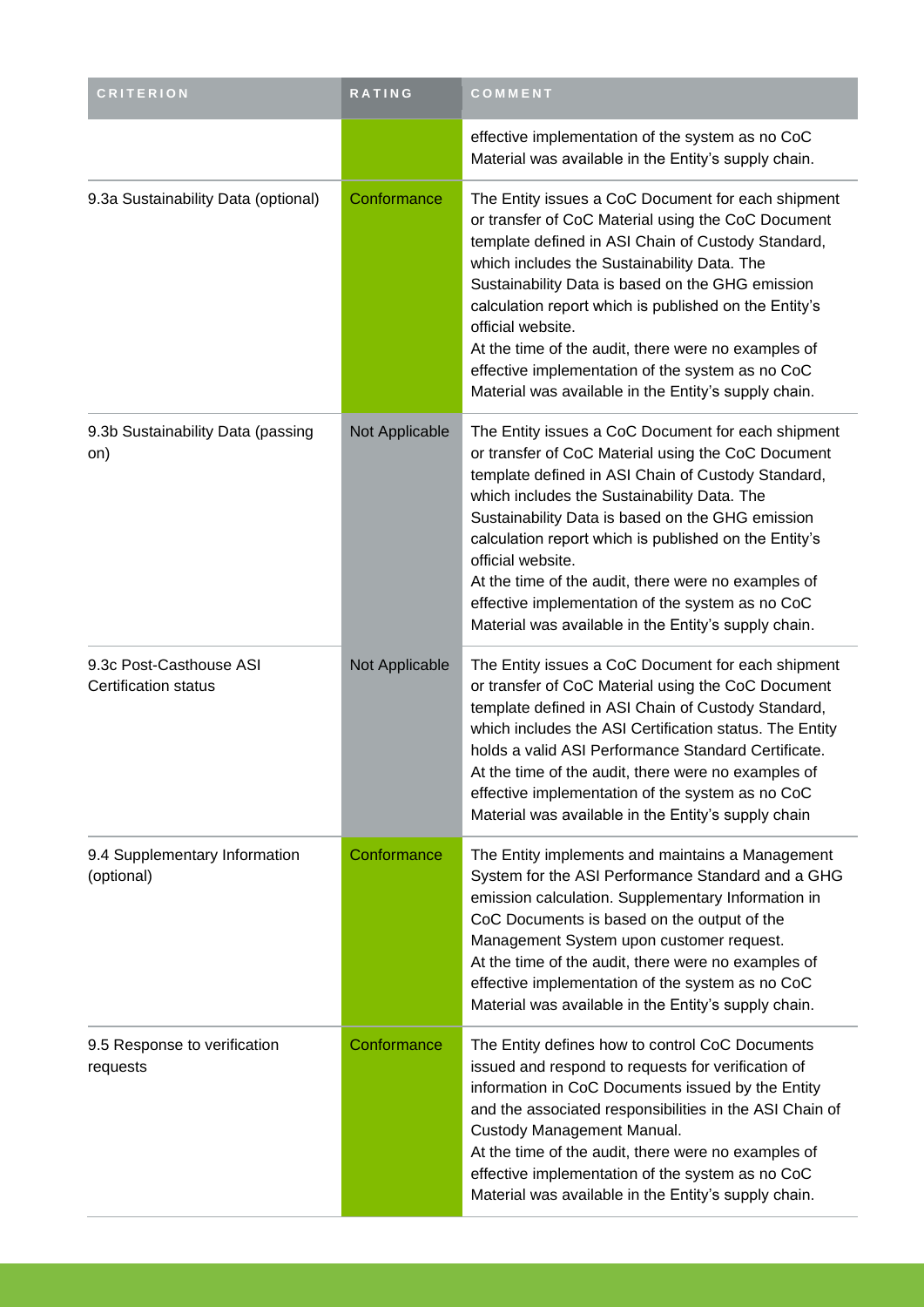| <b>CRITERION</b>                                        | RATING         | COMMENT                                                                                                                                                                                                                                                                                                                  |
|---------------------------------------------------------|----------------|--------------------------------------------------------------------------------------------------------------------------------------------------------------------------------------------------------------------------------------------------------------------------------------------------------------------------|
| 9.6 Error management                                    | Conformance    | Integrated with the ISO 9001 Quality Management<br>System, the Entity has a process to record the errors,<br>analyse the root cause and take the associated<br>corrective action to prevent reoccurrence.                                                                                                                |
| 10 RECEIVING COC DOCUMENTS                              |                |                                                                                                                                                                                                                                                                                                                          |
| 10.1 Verify required information<br>included            | Conformance    | The Entity defines the responsibility for and process of<br>verifying that all required information is included in the<br>received CoC Documents.<br>At the time of the audit, there were no examples of<br>effective implementation of the system as no ASI CoC<br>Material was available in the Entity's supply chain. |
| 10.2 Verify consistency with<br>shipments               | Conformance    | The Entity defines the responsibility for and process of<br>verifying the consistency of received CoC Documents<br>with the accompanying CoC Material before recording<br>in the Material Accounting System.                                                                                                             |
| 10.3 Verify supplier CoC<br><b>Certification status</b> | Conformance    | The Entity will implement the developed process to<br>verify the supplier CoC Certification status.<br>The Entity defines the responsibility for and process of<br>verifying the CoC Certification status of Suppliers. The<br>Purchasing Department periodically checks the status.                                     |
| 10.4 Error management                                   | Conformance    | Integrated with the ISO 9001 Quality Management<br>System, the Entity has a process to record the errors,<br>analyse the root cause and take the associated<br>corrective action to prevent reoccurrence.                                                                                                                |
| 11 MARKET CREDITS SYSTEM: ASI CREDITS                   |                |                                                                                                                                                                                                                                                                                                                          |
| 11.1a Material Accounting System<br>- allocation        | Not Applicable | The Entity does not utilize the ASI Market Credits<br>System.                                                                                                                                                                                                                                                            |
| 11.1b Link to Casthouse Products                        | Not Applicable | The Entity does not utilize the ASI Market Credits<br>System.                                                                                                                                                                                                                                                            |
| 11.1c No double counting                                | Not Applicable | The Entity does not utilize the ASI Market Credits<br>System.                                                                                                                                                                                                                                                            |
| 11.1d No Positive Balance for ASI<br>Credits            | Not Applicable | The Entity does not utilize the ASI Market Credits<br>System.                                                                                                                                                                                                                                                            |
| 11.2a Date of issue                                     | Not Applicable | The Entity does not utilize the ASI Market Credits<br>System.                                                                                                                                                                                                                                                            |
| 11.2b Reference number                                  | Not Applicable | The Entity does not utilize the ASI Market Credits<br>System.                                                                                                                                                                                                                                                            |
| 11.2c Issuing Entity                                    | Not Applicable | The Entity does not utilize the ASI Market Credits<br>System.                                                                                                                                                                                                                                                            |